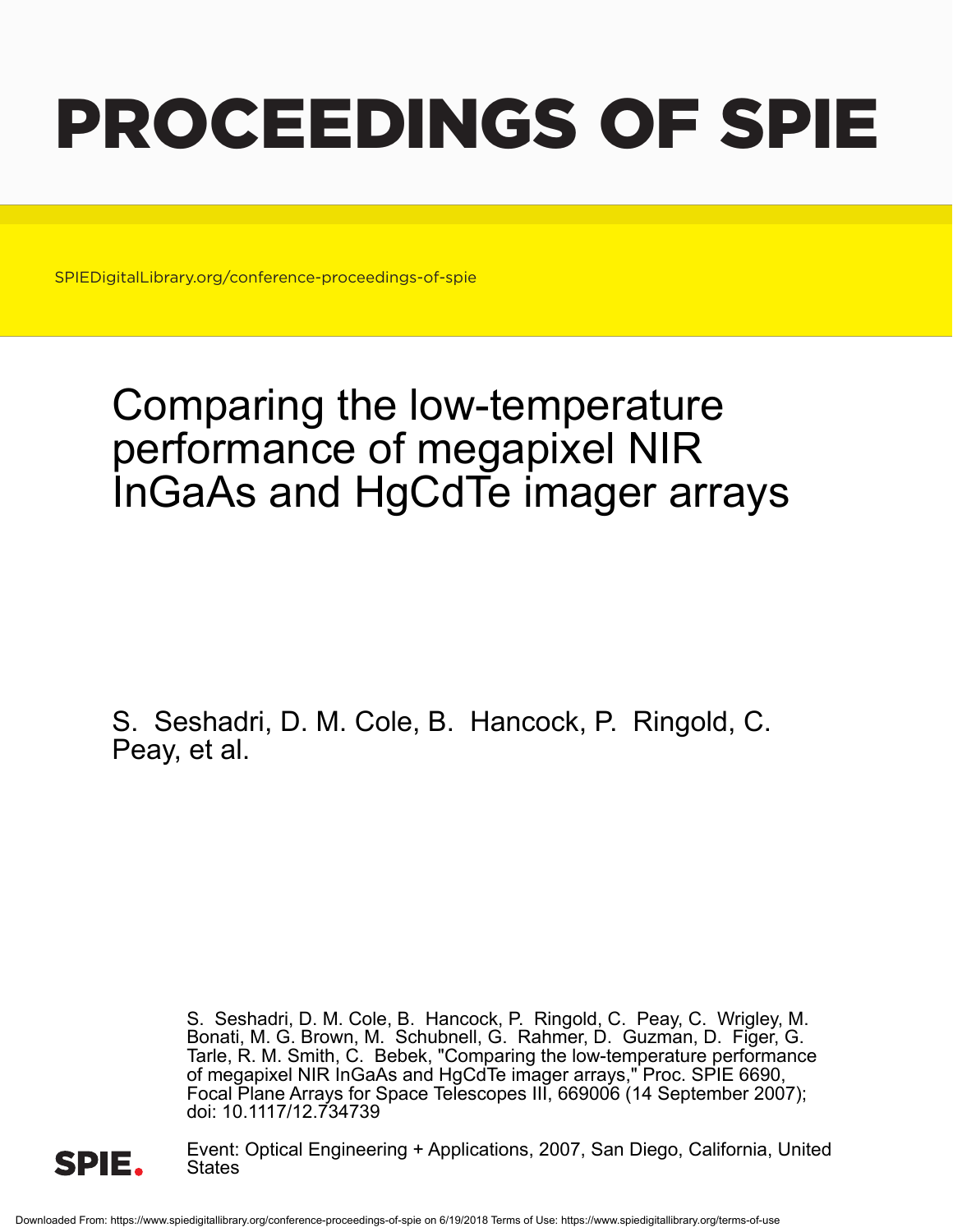### **Comparing the low-temperature performance of megapixel NIR InGaAs and HgCdTe imager arrays**

S. Seshadri<sup>a</sup>, D.M. Cole<sup>a</sup>, B. Hancock<sup>a</sup>, P. Ringold<sup>a</sup>, C. Peay<sup>a</sup>, C. Wrigley<sup>a</sup>, M. Bonati<sup>b</sup>, M.G. Brown<sup>c</sup>, M. Schubnell<sup>c</sup>, G. Rahmer<sup>b</sup>, D. Guzman<sup>b</sup>, D. Figer<sup>d</sup>, G. Tarle<sup>c</sup>, R.M. Smith<sup>b</sup>, and C. Bebek<sup>e</sup>

<sup>a</sup>Jet Propulsion Laboratory, <sup>b</sup>California Institute of Technology, Pasadena, CA, <sup>e</sup>University of Michigan, Ann Arbor, MI, <sup>d</sup>Rochester Institute of Technology, Rochester, NY and <sup>e</sup>Lawrence Berkeley National Laboratory, Berkeley, CA, Department of Physics

MS 300-315, Jet Propulsion Laboratory, 4800 Oak Grove Drive, Pasadena, CA, USA 91109, Email: suresh.seshadri@jpl.nasa.gov; PH: (818)-354-8370

#### **ABSTRACT**

We compare a more complete characterization of the low temperature performance of a nominal 1.7um cut-off wavelength 1kx1k InGaAs (lattice-matched to an InP substrate) photodiode array against similar, 2kx2k HgCdTe imagers to assess the suitability of InGaAs FPA technology for scientific imaging applications. The data we present indicate that the low temperature performance of *existing* InGaAs detector technology is well behaved and comparable to those obtained for state-of-the-art HgCdTe imagers for many space astronomical applications. We also discuss key differences observed between imagers in the two material systems.

**Keywords:** near-infrared, InGaAs, HgCdTe, low-temperature, detector, imager, focal plane array, science

#### INTRODUCTION

Future astrophysics missions will require detector-limited science performance for large (100s) Near Infra-Red (NIR) focal planes. While we have seen significant improvements in the performance of existing 1.7 um cut-off HgCdTe (HCT) focal planes in recent years that have abated some of the concerns about the viability of this technology for the most stringent science applications,<sup>1,2</sup> these detectors can cost upwards of 8-10 times more than a comparably sized visible CCD. Concerns about the cost/performance ratio for these missions leads one to question whether there is a commercially viable, technological alternative to the HCT focal plane technology that can provide equivalent or better science performance and one that can do it for a lower cost/Mpixel with good reliability.

As Figure 1 illustrates, HCT imagers are favored for the NIR because the tight lattice match of the active detector material to the CdZnTe substrate over the entire HCT composition range enables high performance imagers over a wide wavelength band. Also evident in the figure is that InGaAs, lattice-matched to an InP substrate offers a viable alternative for defect-free, and therefore, potentially imagers with simultaneously high quantum efficiency and low dark current. The long wavelength cut-off for InGaAs at room temperature is  $\sim$ 1.7um, making it suitable for NIR applications. Indeed InGaAs detectors and imagers at this composition are presently used in commercial Dense Wavelength Division Multiplexing (DWDM) telecommunications, surveillance, military and aerospace applications.<sup>3,4</sup> Despite these potential advantages, the use of InGaAs-based arrays for scientific imaging in the near-infrared is minimal<sup>5</sup> and not widespread. In terms of performance, InGaAs detectors with high, flat QE already exist.<sup>5</sup> Technologically, a transparent InP substrate and substrate removal technology, such as that used to increase short wavelength performance and minimize cut-off wavelength non-uniformities and cosmic ray effects in HgCdTe, also exists. These advantages offer imagers based on InGaAs technology the potential to be a lower cost, higher reliability alternative to those based on HgCdTe. We have previously described the low temperature performance of InGaAs FPAs.<sup>6</sup> The work described herein compares more complete characterization of the low temperature performance of an InGaAs-based imager array to similar HCT FPA than presently exists, to directly assess the suitability of this technology for scientific imaging applications.

Focal Plane Arrays for Space Telescopes III, edited by Thomas J. Grycewicz, Cheryl J. Marshall, Penny G. Warren Proc. of SPIE Vol. 6690, 669006, (2007) · 0277-786X/07/\$18 · doi: 10.1117/12.734739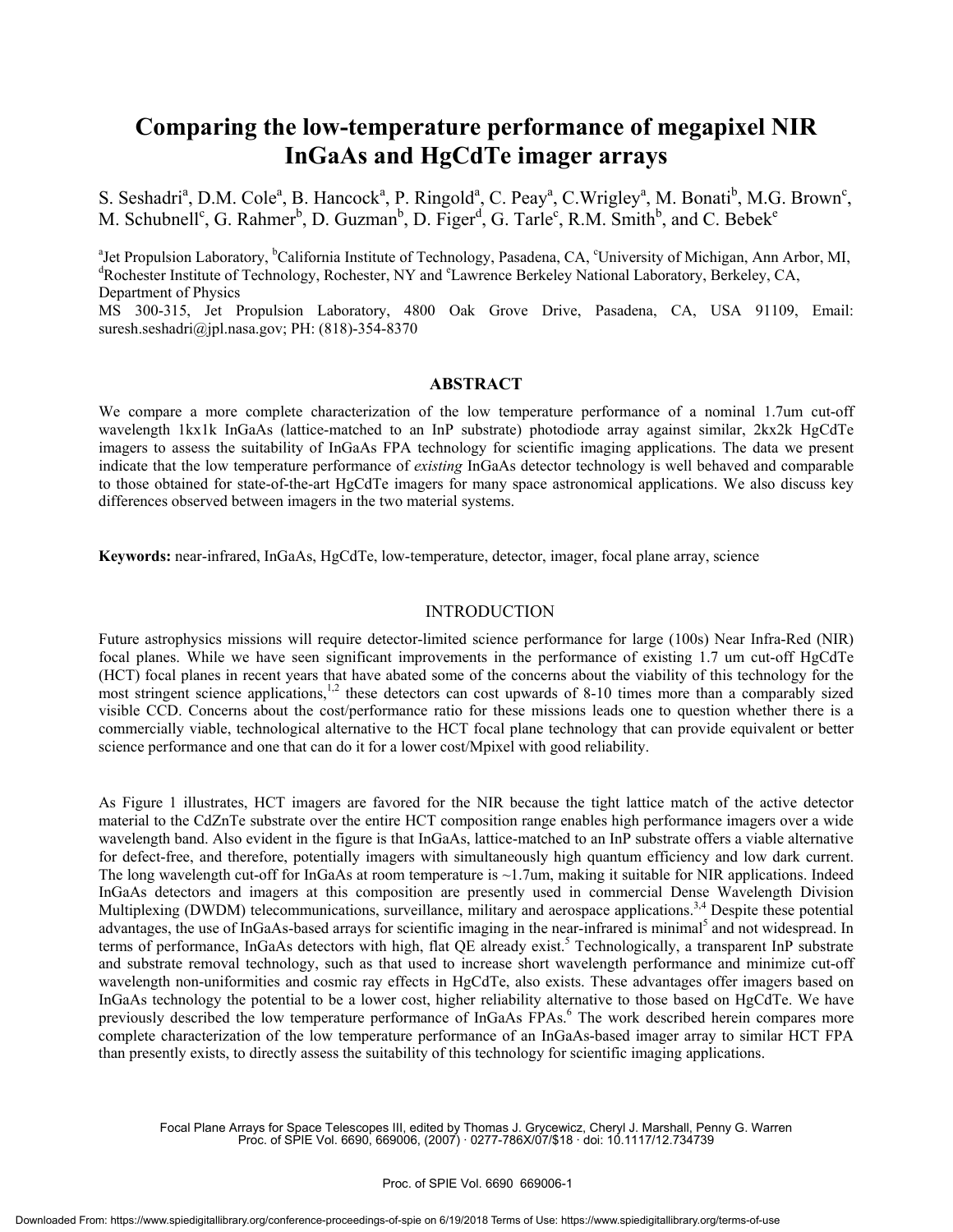

**Figure 1:** Bandgap energy vs lattice constant plot for different ternary semiconductors.

#### METHODOLOGY

We characterized a nominally 1.7um cut-off wavelength 1kx1k InGaAs (lattice-matched to an InP substrate) photodiode array fabricated by Sensors Unlimited, Inc. (now part of Goodrich Corporation). The array was hybridized to a Teledyne Imaging Systems (formerly Rockwell Scientific) H1RG multiplexer under the Lawrence Berkeley National Laboratoryled SuperNova/Acceleration Probe (SNAP) mission concept development program.<sup>1,2,7</sup> The focal plane did not have an anti-reflective coating. The substrate was also not removed. The InGaAs FPA was "run-of-the-mill". The 2kx2k, 1.7um cut-off substrate-removed and non-substrate-removed HCT against which the InGaAs FPAs were compared, were the state-of-the-art.

Comparisons of our InGaAs test data with HCT data are based on results obtained by Roger Smith at the California Institute of Technology, Optical Observatories Department and Professor Greg Tarle's lab at the University of Michigan, Department of Physics under nominally identical conditions: The H1RG multiplexor was was operated in slow readout mode, with buffered output, with an external current source. An array controller from Astronomical Research Cameras, Inc. (commonly referred to as "Generation III, Leach controller") provided clocking and bias signals. Bias levels were generated on an 8-channel analog video processor board. Two of these boards were used for 16 channel readout of the detector. The most important biases settings used in the tests are shown in Table 1. Clocks were provided on a separate digital clock driver board. With the controller driving the multiplexer clock at a rate of 110 kHz, the integration time per pixel before conversion was 1 µs.

The multiplexer was read out in 16-channel output mode, each output corresponding to a 64 column, 1024 row slice of the array. This output was digitized by a 16-bit Analog-to-Digital Converter (ADC). The offset of the video board gain stage for each channel was optimized to maximize the 0.5V signal swing at the detector over the entire ADC range. Software control of the detector and control electronics was established using custom software.<sup>8</sup>

| Table 1: H1RG analog<br>signal chain bias settings. |     |
|-----------------------------------------------------|-----|
| Vdd(V)                                              | 3.3 |
| Vbp(V)                                              | 3.3 |
| Vbg(V)                                              | 2.4 |
| Vdsub (V)                                           | 1.0 |
| Vrst (V)                                            | 05  |

All our data consist either of correlated double sample (CDS) pairs, or of series of samples taken up-the-ramp. In both cases, the detector was reset by clocking through the entire array with reset enabled; the array was then read out immediately, to create a "reset" frame. This corresponds to the H1RG line-by-line reset (option B), which we found was the most effective at repeatably resetting pixels. This minimized data corruption by dynamic self-heating effects in the detector/multiplexer package. For the CDS data, we also clocked through the array without reading it, immediately before the exposure read, to duplicate the initial sample conditions as precisely as possible. Because artifacts were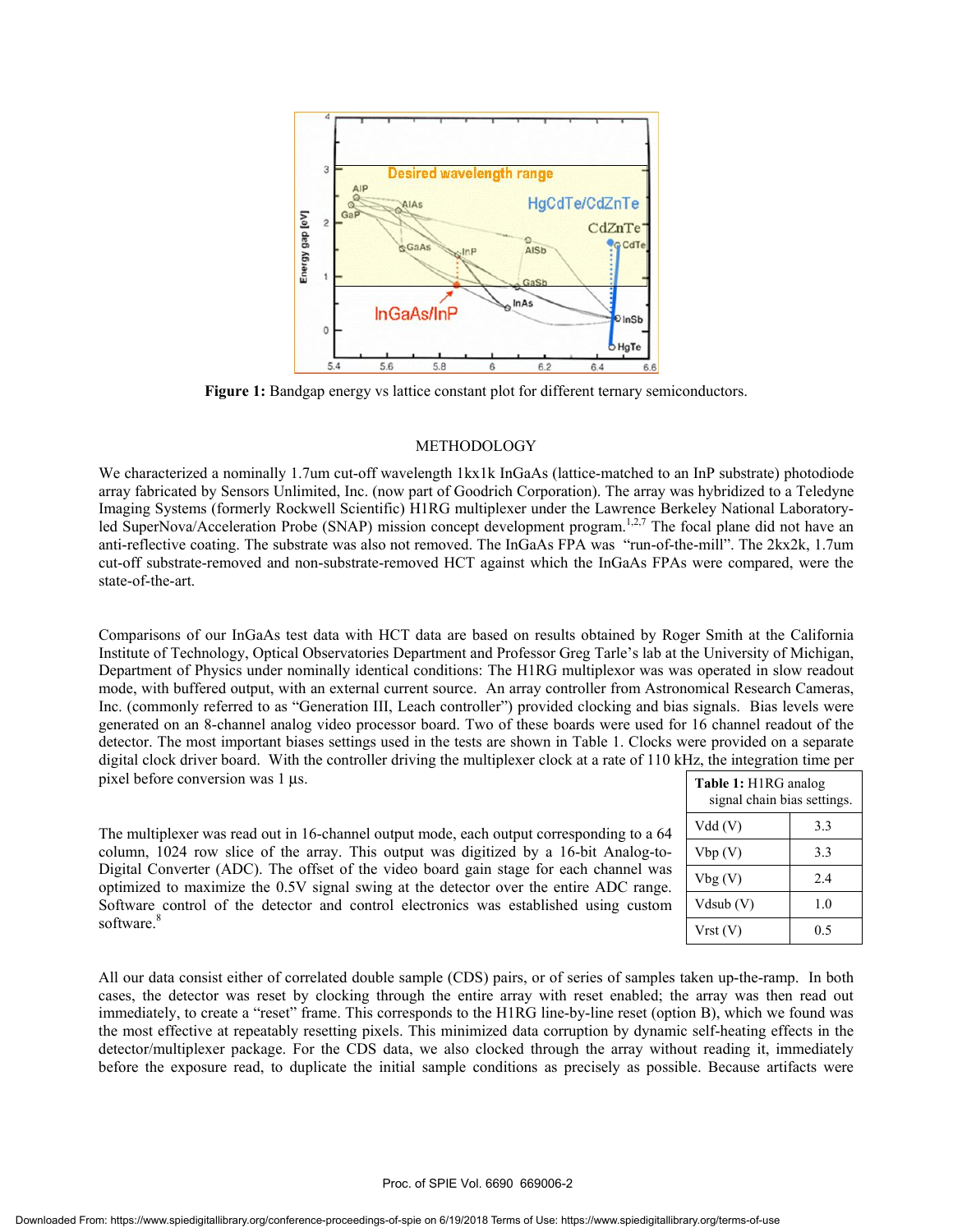sometimes still present, we still routinely removed the first frame from our analysis to minimize any clocking-related issues.

#### RESULTS

The mean-variance and conversion gain  $(C_g)$  for the InGaAs detector are shown in Figures 2 and 3. Note that the engineering definition of  $C_g$  (uV/e-) is the inverse of the astronomers' definition. We, therefore, call the latter, the inverse gain (=1/C<sub>g</sub>). From the figure, it is apparent that C<sub>g</sub> = 10.8 uV/e- for small signals, but is signal-dependent, with noticeable deviation from constancy at signal levels above  $\sim 50\%$  of full scale. The small-signal C<sub>g</sub> is seen to be  $\sim 2x$ larger than for the HCT. We have used the method proposed by B. Pain et. al. $8$  to account for the non-linear capacitance of the sense node when calculating Cg for larger signal levels**.** The interpixel capacitance was calculated to be 7% for the InGaAs FPA.<sup>9</sup> This compares against a value of ~20% calculated for HCT. <sup>10</sup> The measured linearity and full well, calculated using the conversion gain data, are illustrated in Figure 4. The full well for a 0.5V detector bias was calculated to be 435K e-, much higher than the ~70Ke- for the HCT, calculated using the small-signal  $C<sub>g</sub>$ .



**Figure 2:** Mean-variance plot for the InGaAs FPA operating at 140K. **Figure 3:** Conversion gain for InGaAs and HCT at 140K.

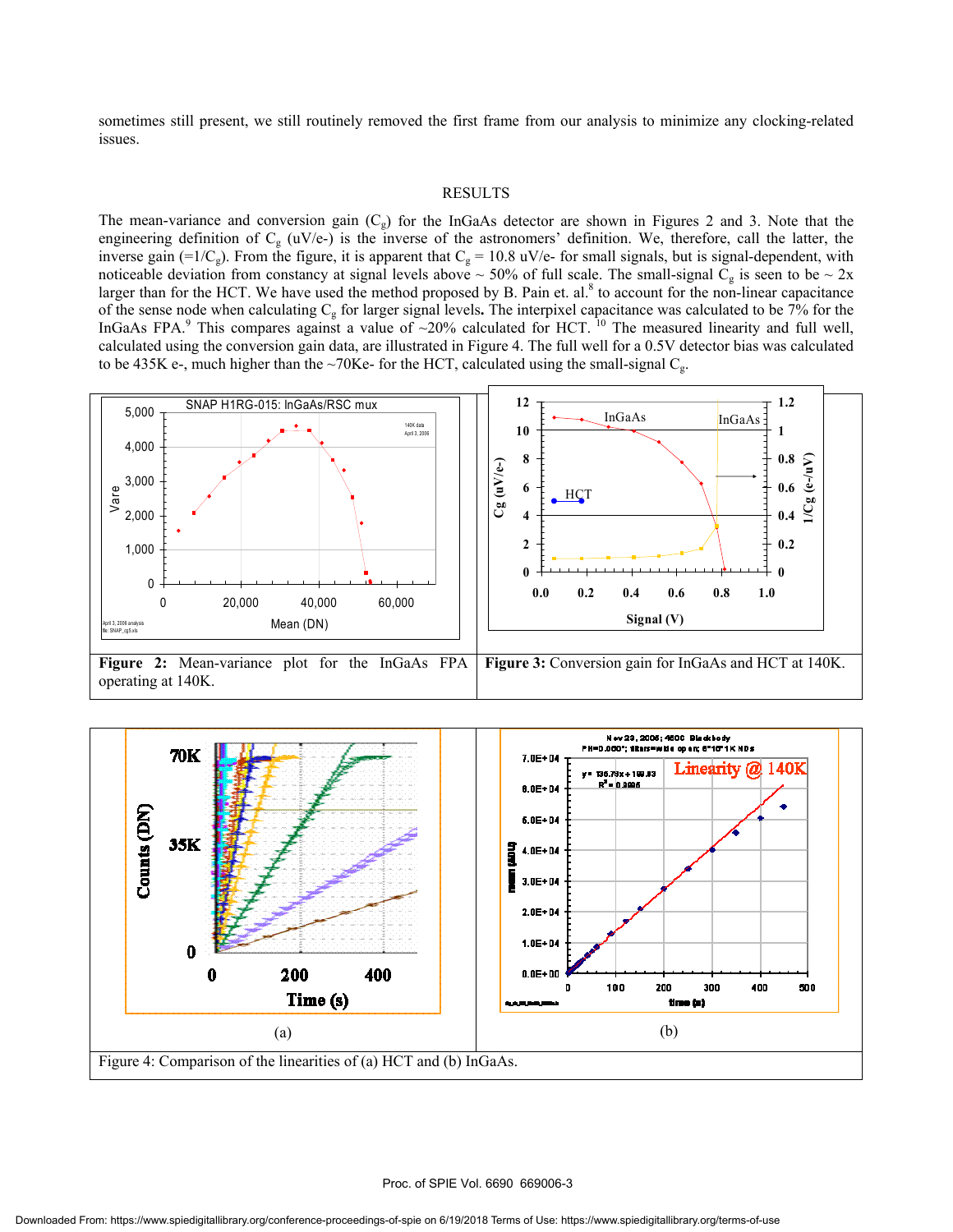Figure 5 illustrates the relative QE of the InGaAs detector at 140K. The curve has been adjusted to achieve the same maximum absolute 300K QE data. A nominal room temperature curve is also shown in the figure for comparison. It is evident that the spectral shape is retained, with the wavelength being shifted towards shorter wavelengths due to the band gap shift of the detector band edge. The shift corresponds to ~80nm shorter cut-off wavelength at 140K relative to 300K. This result is a bit higher than the  $~100$  nm shift expected from theory, shown in figure  $6$ .<sup>11</sup> However, the data correlates well with recent results obtained by others.<sup>12</sup> We see from figure 5b that the InGaAs QE has more ideal spectral shape than the non-substrate-removed HCT FPA, but lower blue response than the substrate-removed HCT. The latter is, of course, expected.



Figure 5: (a) Variation of QE with temperature for InGaAs. (b) Comparison of QE for InGaAs and non-substrateremoved and substrate-removed HCT. Note that the non-substrate-removed HCT peak QE has been increased by  $\sim$ 15% to match the InGaAs peak value.



Figure 6: Variation of bandgap energy and long-wavelength cut-off of InGaAs versus temperature.

Figure 7 illustrates histograms of the dark current for the two focal planes at 140K. While both imagers exhibit the high dark current tail, the InGaAs FPA appears to have a noticeably tighter distribution than the HCT device. Figure 8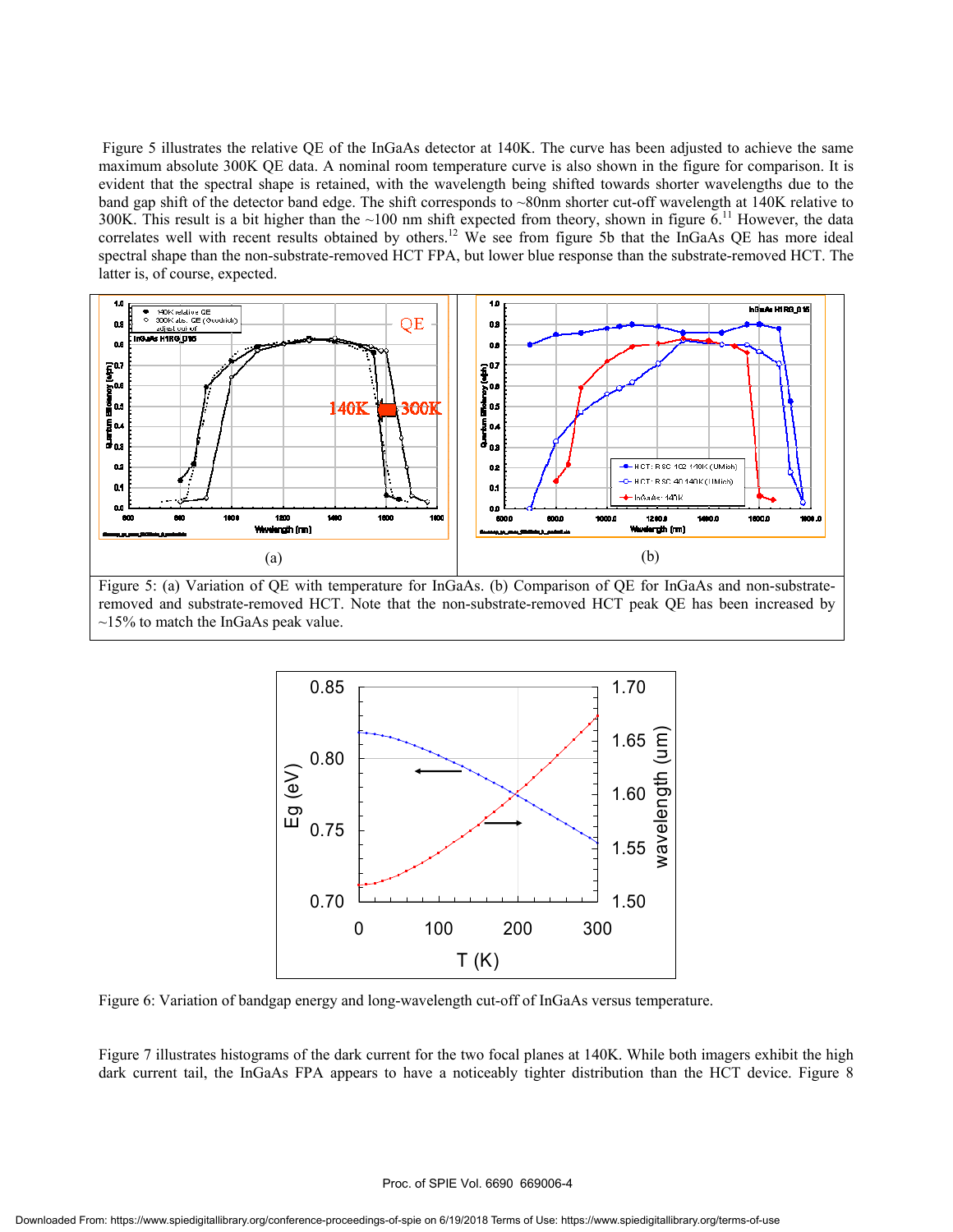illustrates an Arrhenius plot of the temperature dependence of the mean dark current of InGaAs versus another HCT. The InGaAs dark current is relatively well behaved with an extrapolated value that matches nominal room temperature data. The calculated activation energy of 0.25 eV is a bit lower than the 0.37 eV expected for purely generationrecombination in the depletion region. The flattening of the dark current at low temperatures is thought to be due to the effect of photo-generation from diffuse cosmic rays in the InP substrate, as has been observed for non-substrate-removed  $HgCdTe.<sup>2</sup>$ 





Figure 9 illustrates the noise performance of the InGaAs focal plane array versus sampling depth. The baseline noise is similar for the two imagers. While the HCT imager has a lower noise floor, both imagers are still detector noise limited. This can be seen by noting that the electronics noise (obtained by holding the reset switch closed during the measurement) is well behaved, decreasing in line with the expected square root dependence with increasing number of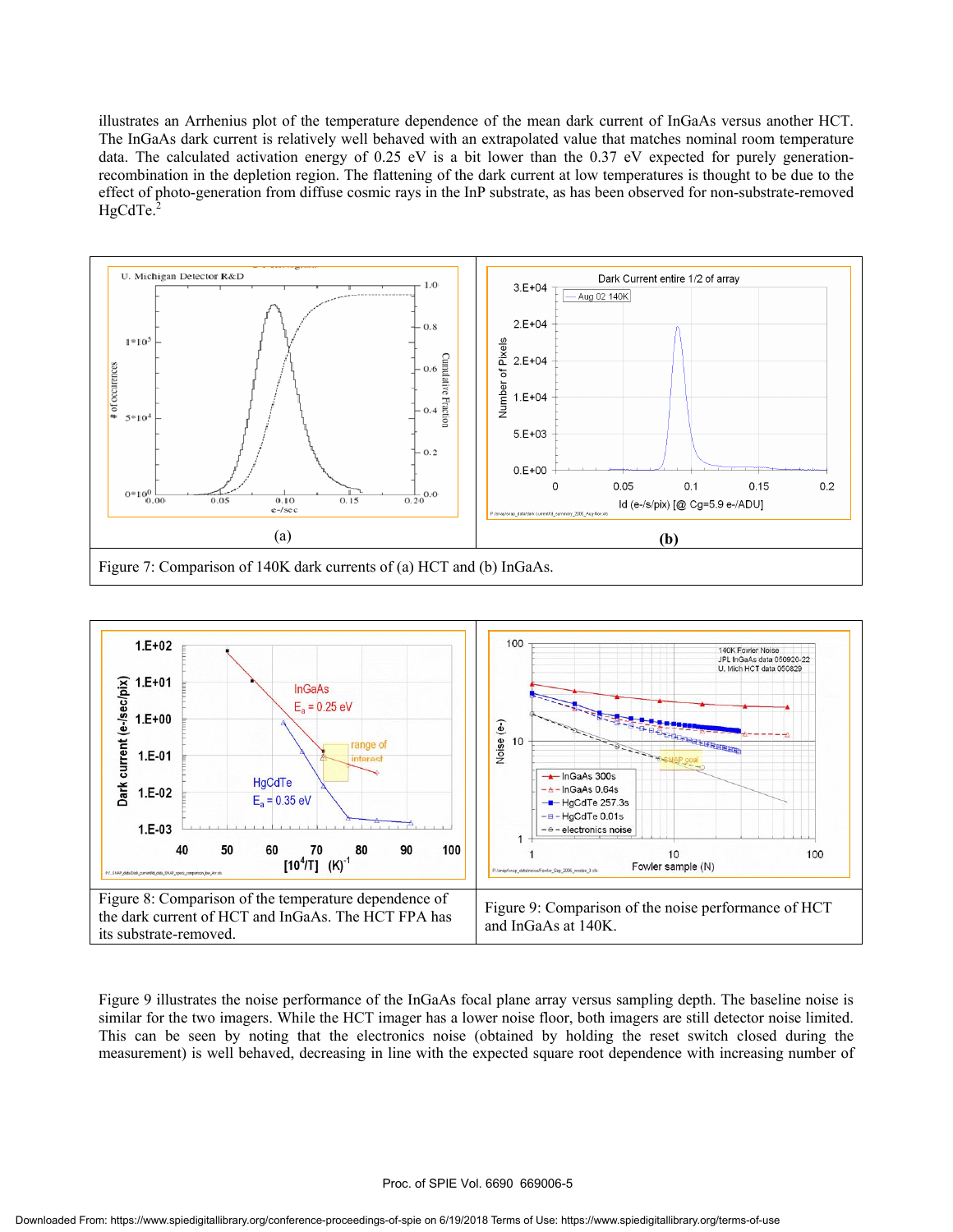samples, while the excess detector noise does not. The HCT imager has  $\sim$ 2x less correlated noise than the InGaAs imager.

Persistence, Figure 10, is seen to decay in the InGaAs detector to  $\langle 0.1\%$  of the original signal level almost instantaneously, with a subsequent decay fit by a single, 55 sec, time constant. This corresponds to a 0.3% persistence in an equivalent HCT FPA with a rapid 17 sec time constant, followed by a slower 150s time constant. To first order, there are no significant differences in the general behavior of persistence in the two imagers.



Figure 10: 140K persistence data for an InGaAs focal plane array. The initial illumination level was ~80% of full well.

In conclusion, the low temperature performance of existing InGaAs detector technology is well behaved and sufficient for all but the most stringent scientific applications. The key differences observed are the magnitude of the temperaturedependent shift in cut-off wavelength and the fact that the read noise is higher than that obtained for the most recentlydeveloped HCT. Significantly, there appears to be no technological barriers towards adoption of this technology for science applications.

#### **ACKNOWLEDGEMENTS**

The effort described herein was carried out at the Jet Propulsion Laboratory, California Institute of Technology, under a contract with the National Aeronautics and Space Administration and funded through the Science & Technology Infrastructure program. The detector development and procurement was sponsored by the United States Department of Energy under contract No. DE-AC02-05CH11231.

#### **REFERENCES**

- 1. M. Schubnell et al., *Near infrared detectors for SNAP*, Astronomical Telescopes and Instrumentation 2006, Proc. SPIE 6276 paper 29.
- 2. R. Smith, et al., *Noise and zero-point drifts in 1.7um cutoff detectors for SNAP,* Astronomical Telescopes and Instrumentation 2006, Proc. SPIE 6276 paper 30.
- 3. R.J. van der A et al., *Low noise InGaAs infrared (1.0-2.um) focal plane arrays for SCIAMACHY,* SPIE Proceedings V2957, 1997, p54.
- 4. T. Martin, et al., *640-512 InGaAs focal plane array camera for visible and SWIR imaging*, Infrared Technology and Applications XXXI, edited by Bjørn F. Andresen,Gabor F. Fulop, Proc. of SPIE Vol. 5783 (SPIE, Bellingham, WA, 2005, p12.
- *5.* S. Seshadri**,** et. al., *Characterization of NIR InGaAs imager arrays for the JDEM SNAP mission concept,*  Astronomical Telescopes and Instrumentation 2006, Proc. SPIE 6276 paper 31.